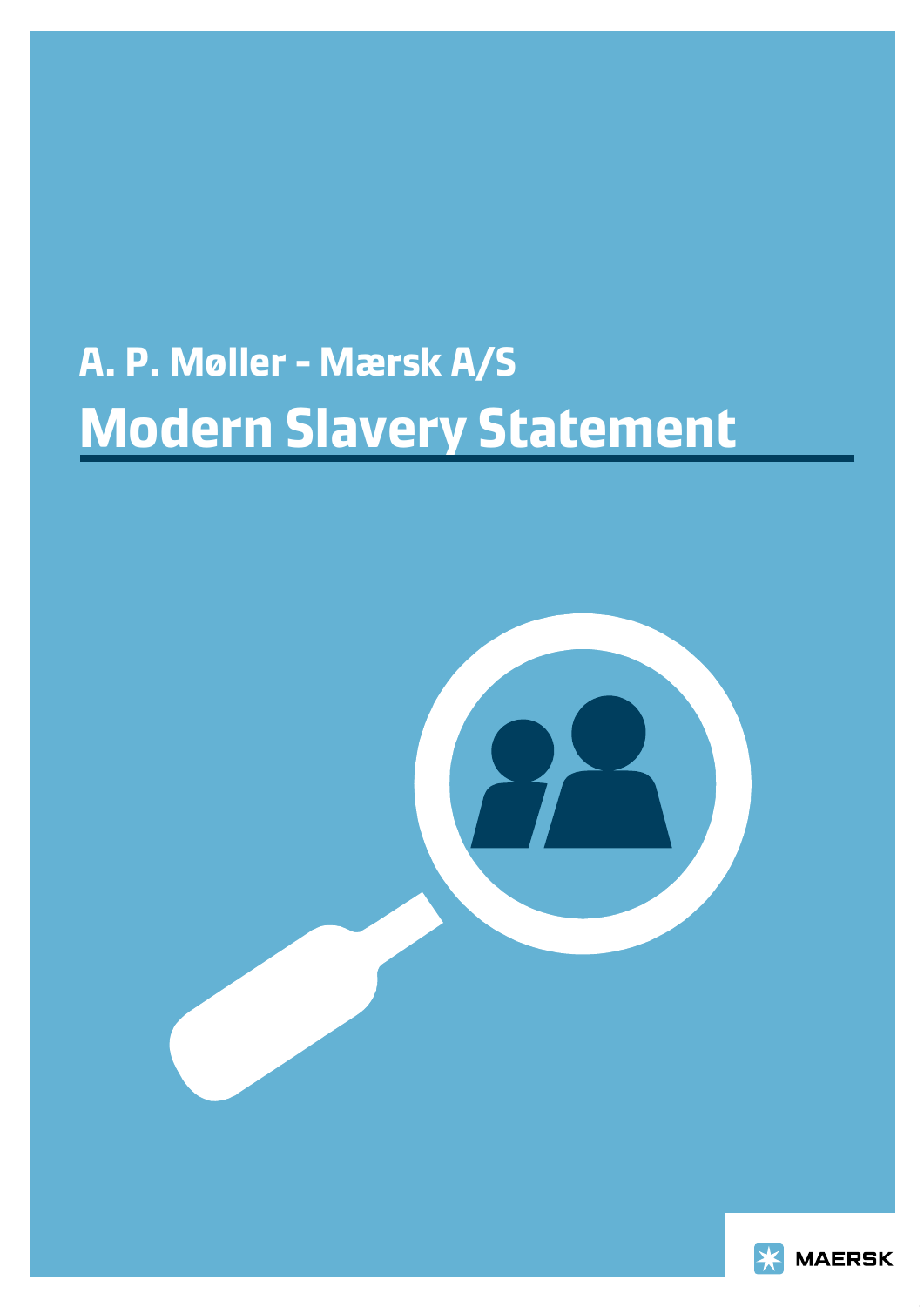# **A. P. Møller - Mærsk A/S Modern Slavery Statement**

This statement is made in accordance with Section 54 of the UK Modern Slavery Act 2015 by Maersk Line A/S reporting as part of A. P. Møller – Mærsk A/S.

It provides an overview of Maersk's policies and processes relating to the management of the risk of modern slavery, and should be regarded as complementary to the A.P. Moller – Maersk Sustainability Report.

For further information on our activities and progress, please see the Sustainability Report 2018.

A.P. Moller - Maersk is a global integrator of container logistics, aiming to connect and simplify our customers' supply chains. Maersk employs about 80.000 people across operations in around 130 countries.

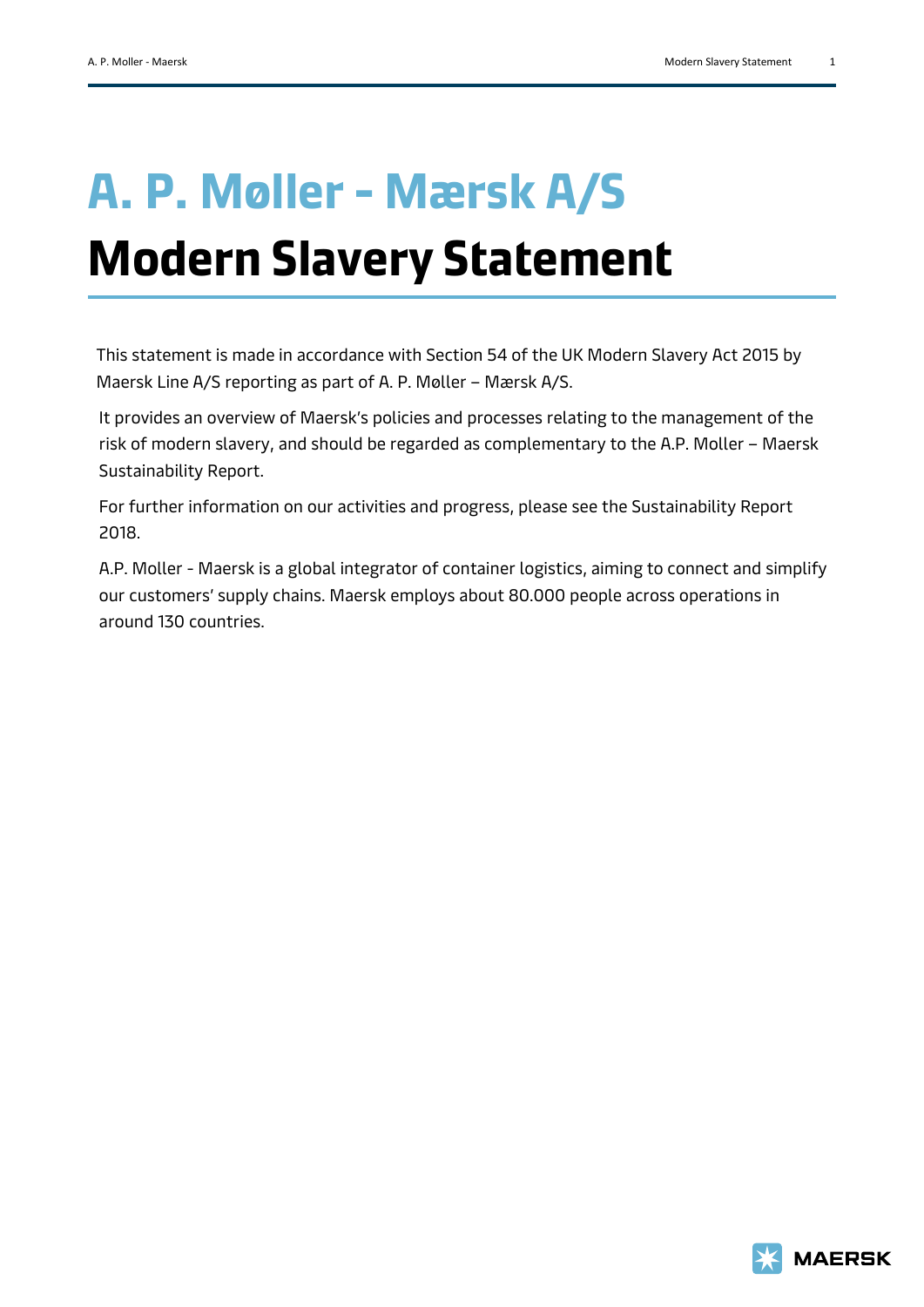## **Policies and Governance**

A. P. Moller - Maersk strives to conduct business in a responsible and upright manner, in line with the [A.](https://www.maersk.com/about/core-values) P. Moller - [Maersk Values,](https://www.maersk.com/about/core-values) and is committed to good and fair labour conditions in our own operations and supply chain. We refrain from practices that can give rise to risks of forced or involuntary labour, human trafficking and other practices defined as 'modern slavery', as per our Principles for Global Employee [Relations](https://www.maersk.com/about/sustainability/responsibility/employee-relations) and our [Third Party Code of Conduct.](https://www.maersk.com/business/sustainability/third-party-code-of-conduct)

### **Principles for Global Employee Relations**

All employees are covered by a single set of Principles for Global Employee Relations, designed to protect their rights and safety.

The Principles for Global Employee Relations framework are implemented across A.P. Moller - Maersk with the aim of furthering constructive and productive relations with employees and their representatives, ensuring that employee relations and working conditions serve the interests of both the employees and the company.

**"Maersk will not use any form of forced or involuntary labour, and refrains from practices that can give rise to a risk of involuntary labour"** 

- Maersk Principles for Global Employee Relations

Responsibility for monitoring the implementation of and compliance with the Principles for Global Employee Relations rests with the A.P. Moller - Maersk Global Employee Relations Council, reporting to the Chief Human Resources Officer of A.P. Moller – Maersk.

#### **Third Party Code of Conduct**

The A.P. Moller - Maersk Third Party Code of Conduct describes expected business conduct by suppliers, thirdparty agents and contractors (hereafter 'suppliers') to A.P. Moller-Maersk. The code is implemented through a global Responsible Procurement Programme (please see further below). The code sets out expectations concerning responsible business behaviour in the areas of health and safety, equal opportunity rights, compensation and working hours, child labour and forced or involuntary labour, freedom of association, anticorruption and environment.

**"We expect our suppliers to not use or benefit from, forced or involuntary labour as per 'Guidelines & Good Business Practice' addition to the Code. All employees shall enjoy the freedom of movement during the course of their employment. Personal/employment documents or payment of compensation must not be withheld, thereby preventing such an employee from terminating his/her employment.**

**We provide specific guidance to our suppliers on how to identify and prevent forced labour in their own operations and their supply chains"** - Third Party Code of Conduct (Read more [here\)](https://www.maersk.com/business/procurement/responsible-procurement/labour-and-human-rights/forced-labour)

The leaders of our businesses and the Head of Maersk Procurement are responsible for implementing the Responsible Procurement Programme, reporting to the Chief Operating Office of A. P. Moller - Maersk.

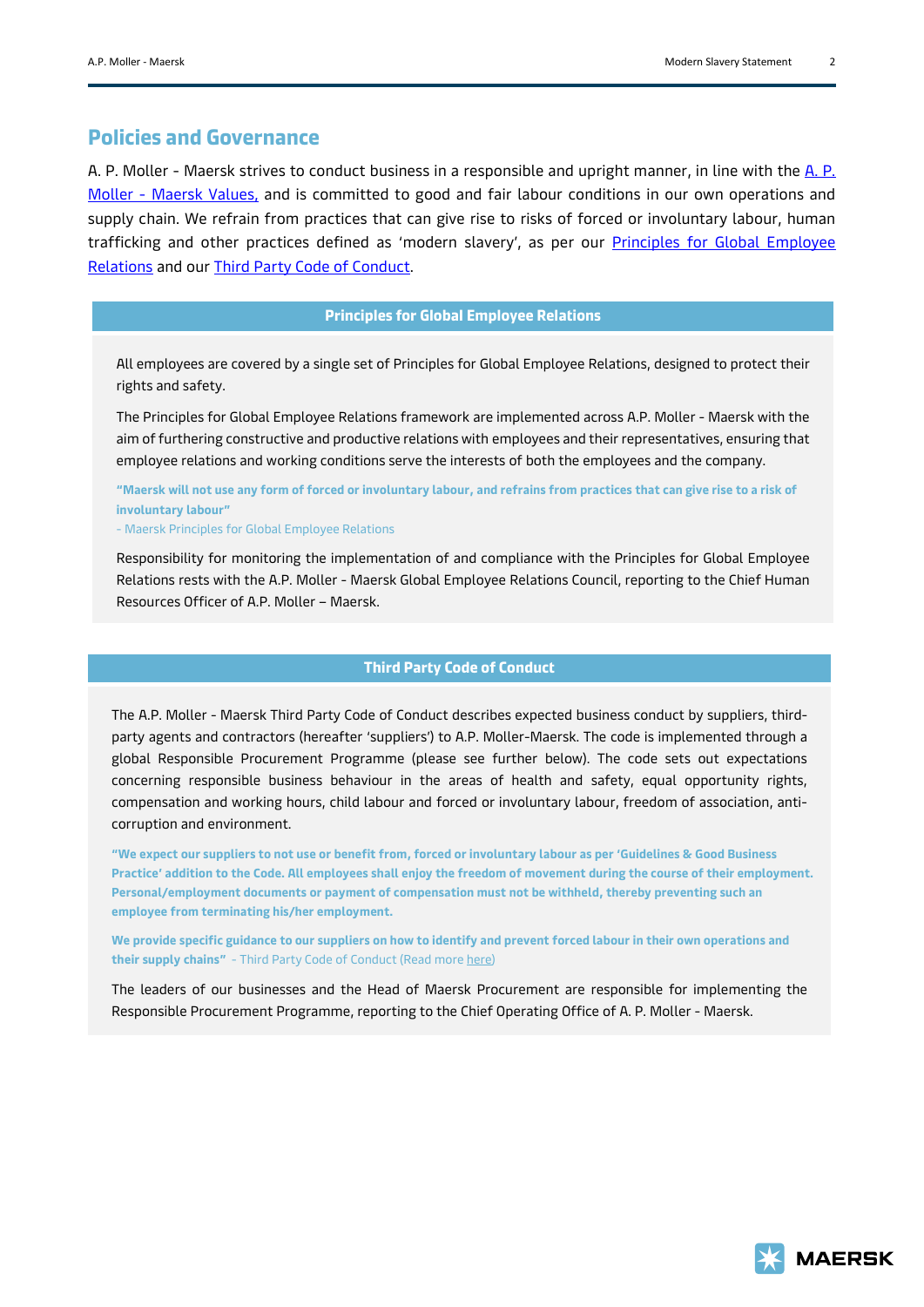#### **A. P. Moller - Maersk Whistleblower System**

We take seriously any allegations that human rights are not respected in our operations or business relationships. Allegations can be reported by any person within or outside A. P. Moller - Maersk through our Whistle-blower [system,](https://secure.ethicspoint.eu/domain/media/en/gui/102833/index.html) available worldwide in more than 75 languages. It enables people to report concerns safely on all human rights issues, including human trafficking and forced or involuntary labour, child labour, and actions harming persons, their livelihood or properties, related to our operations, suppliers, contractors, third-party agents, and other business partners with a direct link to A. P. Moller - Maersk. During 2018, the system received no reports relating to modern slavery.

## **Due Diligence in our Supply Chain**

Managing our supply chain risks is of special importance due to less direct oversight and control of working conditions and recruiting practices. All suppliers with a contractual agreement are as a minimum required to follow our Third-Party Code of Conduct or equivalent international standards.

A. P. Moller - Maersk interacts with approximately 72,000 suppliers every year in more than 100 countries. Out of these, we have a continuous engagement with approximately 24,000 suppliers. We monitor supplier adherence to our Third-Party Code of Conduct through our global Responsible Procurement programme. Monitoring is prioritised according to a risk-based approach. This means we focus our follow-up efforts on those suppliers that we assess are at heightened risk of having adverse impacts within the areas covered by the code. In 2018, the current approach was further sharpened with a geographical risk mapping and by combining it with supplier risk categories to drive focused efforts. This is available on our website [here.](https://www.maersk.com/procurement/responsible-procurement) We currently operate with 15 high-risk supplier categories, which are listed on our website. There are approximately 3,000 suppliers in the first and second tier of these high-risk categories (see box).

### **SUPPLIER CATEGORIES WITH HIGHEST POTENTIAL IMPACT**

- $1.$ Trucking / Intermodal
- 2. Warehousing services
- 3. Facility management
- 4. Outsourced labour
- 5. Terminals
- Shipbuilding yards / Drydocks 6.
- 7. Security offshore
- 8. Promotionalitems
- 9. Custom agents
- 10. Security onshore
- 11. Construction
- 12. Chemicals / Paints
- 13. Equipment / Maintenance / Repair (EMR)
- 14. Container manufacturers
- 15. Manning Seafarers

## **Supplier risk assessment**

Within these high-risk categories we assess  $1^{st}$  tier suppliers and selected  $2^{nd}$  tier suppliers using a combination of onsite audits, self-assessments and documentation reviews, where suppliers' performance is compared to the requirements of our Third-Party Code of Conduct. The assessments are reviewed either by our Responsible Procurement team or by an approved third-party auditor. Based on findings, improvement plans are agreed and implemented.

For selected categories of suppliers, we undertake further due diligence measures:

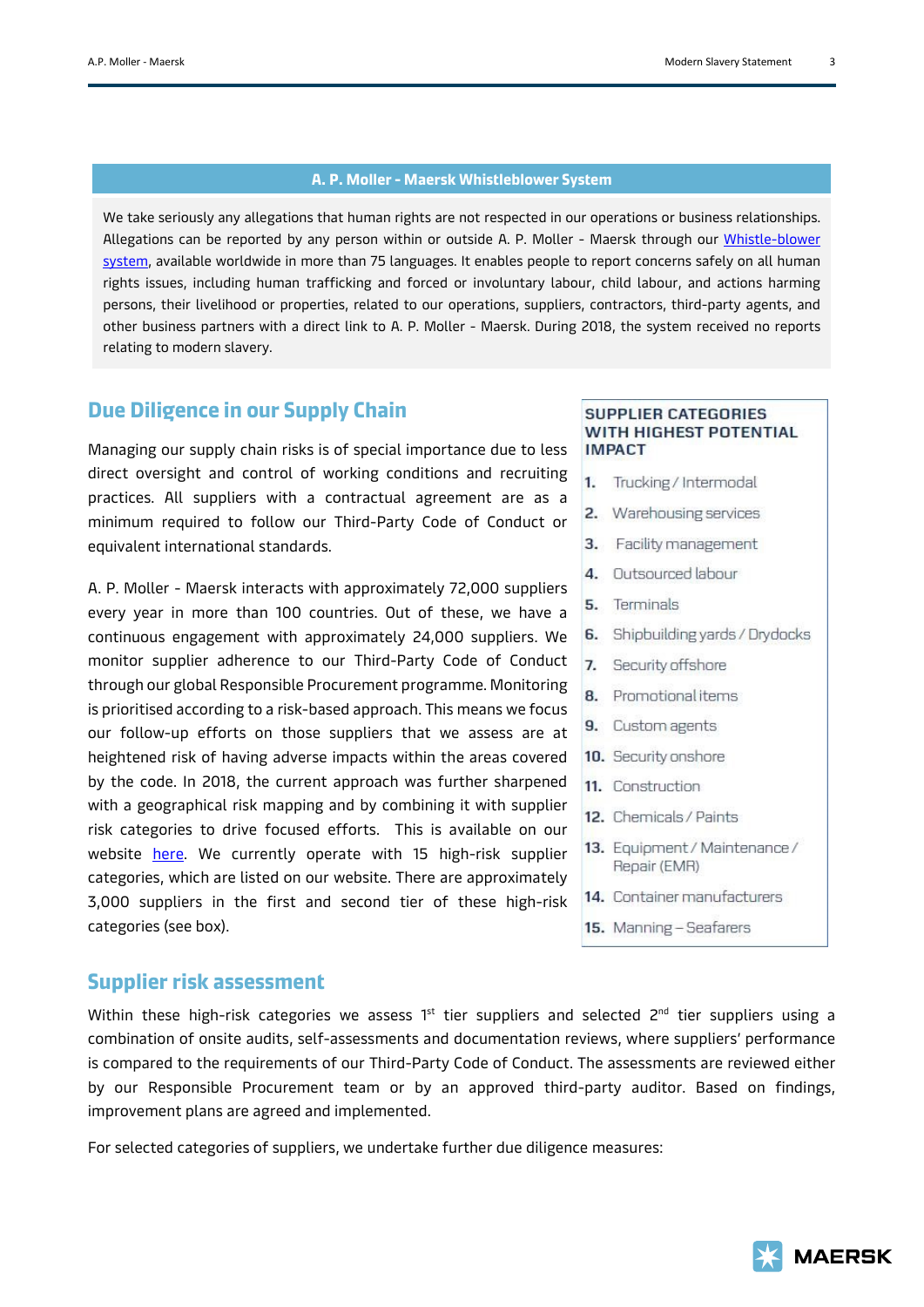- **Assets under construction** includes suppliers building vessels and terminals, where employment conditions of subcontracted workers could present a risk. These suppliers must be audited on-site prior to or shortly after contract signing.
- **Indirect hiring and recruitment** enables operational flexibility, but can also pose a risk due to the less direct oversight of how workers, often recruited across multiple countries by e.g. manning and crewing agencies or local contractors, are hired. When contracting third party manning and crewing agencies for our shipping businesses, we follow standardised auditing guidelines. This includes: periodic audits and self-assessment questionnaires through our Responsible Procurement Programme, and additional assessments to ensure their compliance with the Maritime Labour Convention (MLC) standards before entering contracts.

Please visit our website for more information on how we address [human rights](https://www.maersk.com/business/sustainability/responsibility/human-rights) and [responsible procurement](https://www.maersk.com/business/procurement/responsible-procurement) or have a look at our 2018 Sustainability Report.

## **Findings and experiences**

During 2018, we conducted 40 audits and 1029 self-assessments of suppliers in high-risk categories. We have established 177 Improvement Plans with suppliers where we identified critical and major gaps against our Third-Party Code of Conduct. We encountered no instances of modern slavery practices but in a few cases, we asked suppliers to adopt written policies on forced and bonded labour. In 2018, we were made aware of poor working conditions for workers employed by subcontractors in Kenya. We take such instances very seriously and have initiated an assessment to ascertain the working conditions of impacted workers and take action to address any violations of our Third-Party Code of Conduct. The learnings will be used to strengthen our assessment approach for the third-party Terminals supplier category, where we have initiated a pilot through our Responsible Procurement program to cover 10 third-party terminals in high risk countries with further roll-out in 2019.

Focusing on our own company, in 2018 we conducted an internal labour rights self-assessment covering both direct staff and third-party employees in all our entities world-wide. We found that in a few countries where we operate, local laws and practices may require employees to obtain approval from their current employer if they wish to move to a different employer. There are also a limited number of cases where employees are granted loans by the company. Based on the assessment we will take further steps to ensure that such practices do not create a risk of involuntary labour.

## **Training**

During 2018 we rolled-out a new e-Learning module on international labour standards covering the following topics: equal treatment; freedom of association and collective bargaining; child labour; forced labour; working hours; compensation, health and safety; and grievance mechanisms. The 30-minute training is for all employees and has so far been completed by two thirds of our workforce. Alongside this we continued specialised training on international labour standards for those employees who deal with manning agencies, with a special focus on inland service operations. In 2018, this included 8 training workshops for a total of 200 employees across the businesses, both as face-to-face sessions and as webinars focusing on practices and rights related to labour.

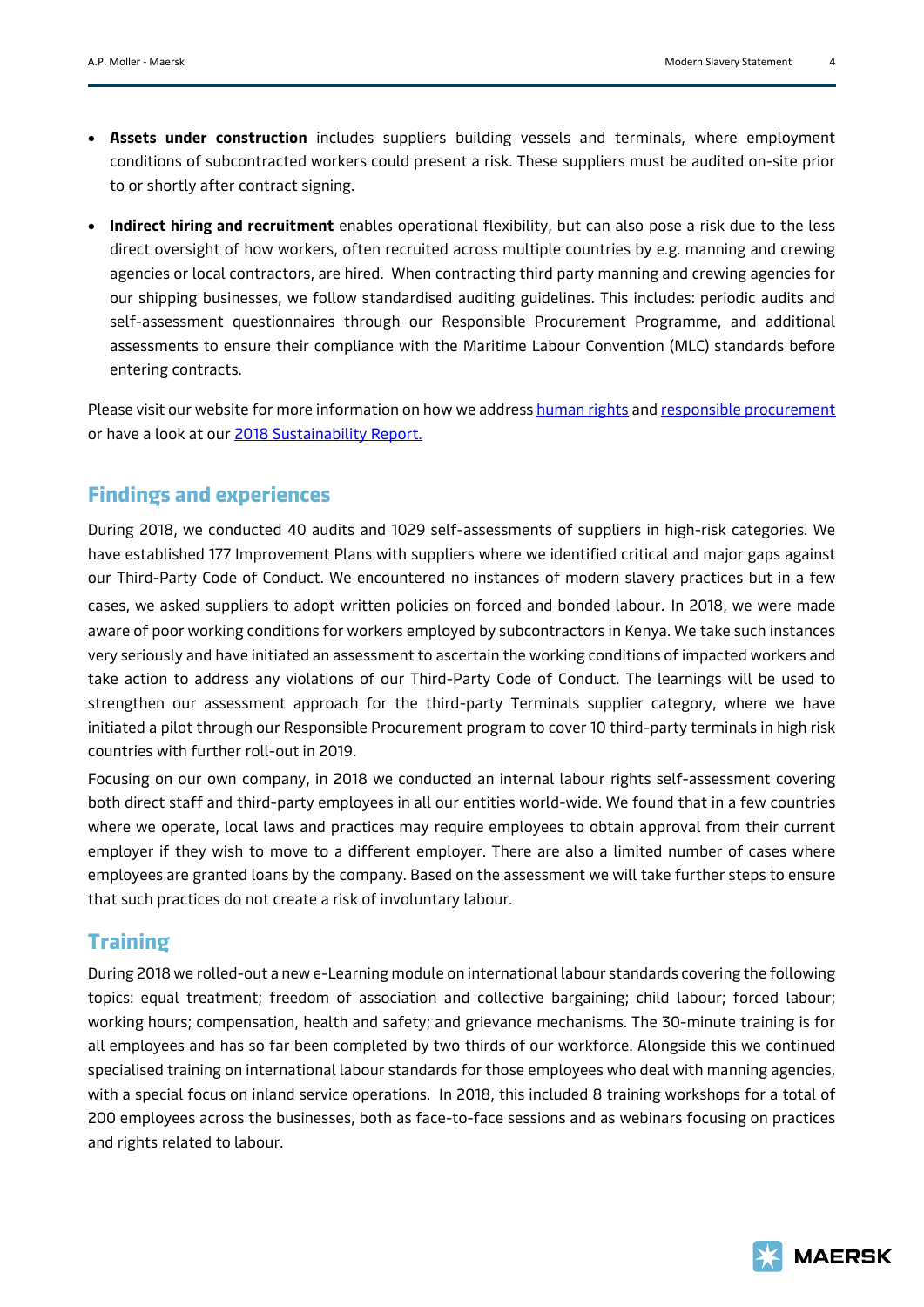**This statement is approved by the Board of Maersk Line A/S.** 

**Signed**

Sen sun

Søren Skou CEO and member of the board of Maersk Line A/S 2019